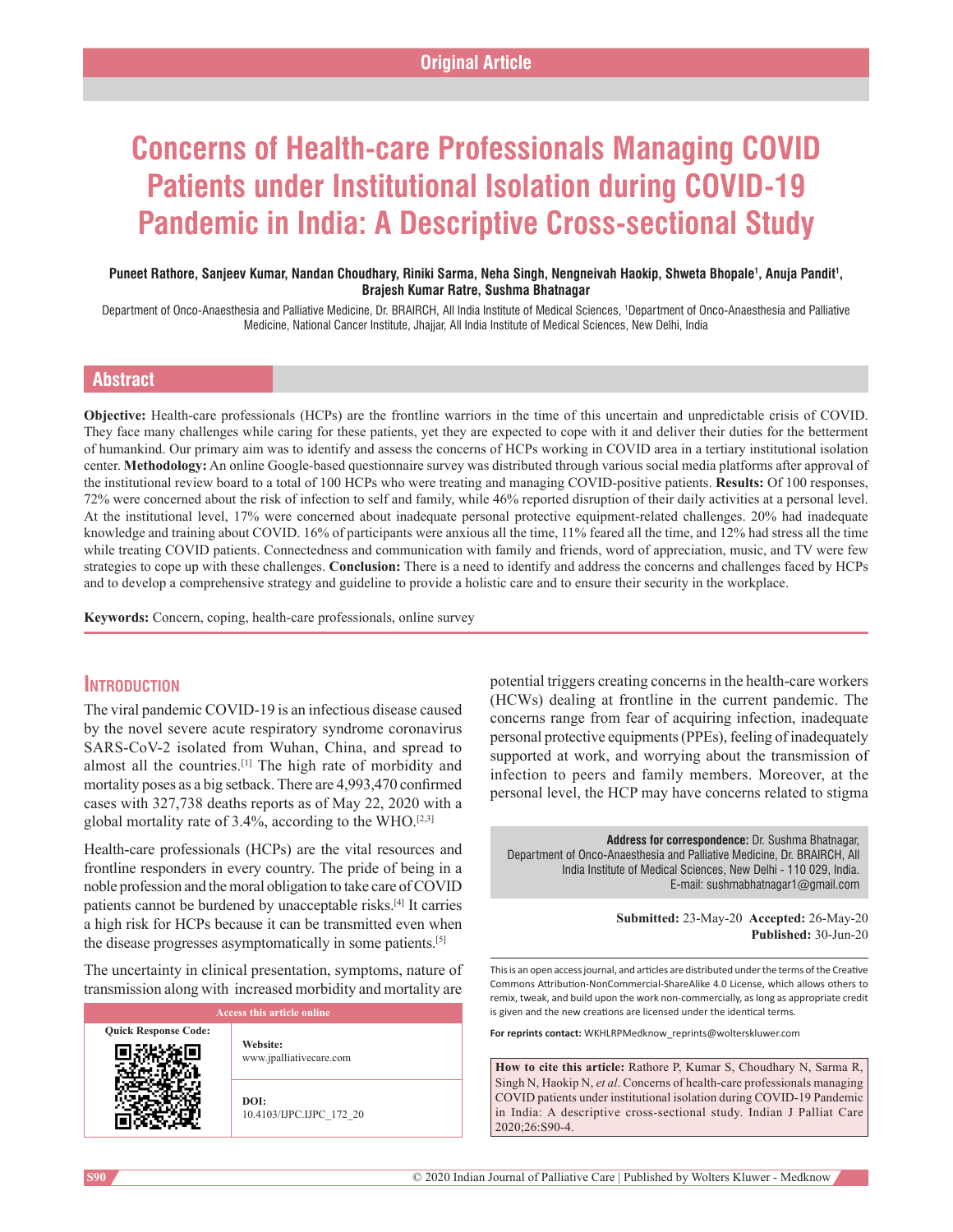and discrimination by peers, neighbors, and society. Due to lockdown, food and transportation have also become a big challenge. This indirectly will lead to stress, anxiety, fear in work, frustration, adjustment issues, and psychological fears.[6]

This stress can be decreased when they are guaranteed a safe atmosphere with well‑equipped safety gears such as PPEs. Balancing activities of life, remaining connected with peers and family, and appreciation by society are few strategies to overcome stress. Thus, our study attempts to find the concerns and challenges of HCPs treating COVID patients and the coping strategies they are adopting to overcome these challenges.

# **Methodology**

### **Primary objective**

The primary objective of the study was to assess the concerns and challenges faced by HCPs who are posted in managing the COVID patients in institutional care in a tertiary care center.

### **Secondary objective**

The secondary objective of the study was to find the coping strategies adopted by HCPs in their personal and workplace areas

### **Study design and participants**

We did a descriptive cross-sectional study using an online survey developed by Google form. Participants were recruited through snowball sampling. Doctors, nurses, and administrators who were recruited from their original department and posted for the care of COVID-19-positive patients in a tertiary care center for isolation were enrolled in our study.

#### **Data collection**

Ethical clearance for this study was received from the members of the institutional review board. The sampling technique used was a snowball. An online Google-based survey was distributed through various social media platforms, including WhatsApp and e‑mail to a total of 100 HCPs. A consent form explaining the study and participation was appended to it just before the starting of the survey sections. On receiving and clicking on the link, participants were auto-directed to the information and consent section. On accepting and agreeing to participate, they were directed to different sections of the questionnaire which included the basic demographic details, challenges faced by HCP, and coping strategies adopted for the same. A convenient sampling was done, and the responses of 100 surveys were assessed.

### **Data analysis**

The data were recorded in a Microsoft Excel chart and descriptive analysis was done.

# **Results**

### **Sociodemographic characteristic**

An online survey related to concerns and challenges of HCPs and their coping strategies for the same was conducted in a tertiary care center. A total of 100 responses were recorded. The study included only those who had access to the Internet and who understood English. Doctors comprised majority of participants with 62% response which included senior residents, junior residents, faculties, and one administrator. There were 38% of nurses in our study. Fifty percent of the participants were each in the age group of  $\leq$ 30 years and 30–45 years. Sixty-nine percent were male and 31% were female. Fifty-nine percent of participants were married [Table 1]. All of the HCPs were directly involved in treating and caring of COVID19 positive patients.

### **Concerns and challenges**

On responding to the challenges faced by HCPs at a personal level, 72% feared of risk of infection to self and transmitting to family. Forty-six percent reported disruption in their daily activities. Concerns of basic food and housing during lockdown were reported in 17% while transportation to and fro from the workplace among lockdown was a big problem for HCWs, as few stayed with their families far away from the tertiary care isolation center [Figure 1].

The challenges observed by HCPs in the institution were again the risk of acquiring infection from the patients. Twenty‑eight percent complained of increased workload. Seventeen percent

| Table 1: Sociodemographic details of the participants |               |  |  |  |
|-------------------------------------------------------|---------------|--|--|--|
| Sociodemographic details                              | $n = 100$ (%) |  |  |  |
| Gender                                                |               |  |  |  |
| Male                                                  | 69            |  |  |  |
| Female                                                | 31            |  |  |  |
| Age (years)                                           |               |  |  |  |
| $<$ 30                                                | 50            |  |  |  |
| $30 - 45$                                             | 50            |  |  |  |
| >45                                                   | $\Omega$      |  |  |  |
| Marital status                                        |               |  |  |  |
| Married                                               | 59            |  |  |  |
| Unmarried                                             | 41            |  |  |  |
| Designation                                           |               |  |  |  |
| Faculty                                               | 9             |  |  |  |
| Senior resident                                       | 32            |  |  |  |
| Junior resident                                       | 20            |  |  |  |
| Nurse                                                 | 38            |  |  |  |
| Administrator                                         | 1             |  |  |  |



**Figure 1:** Challenges faced by health-care professionals at personal level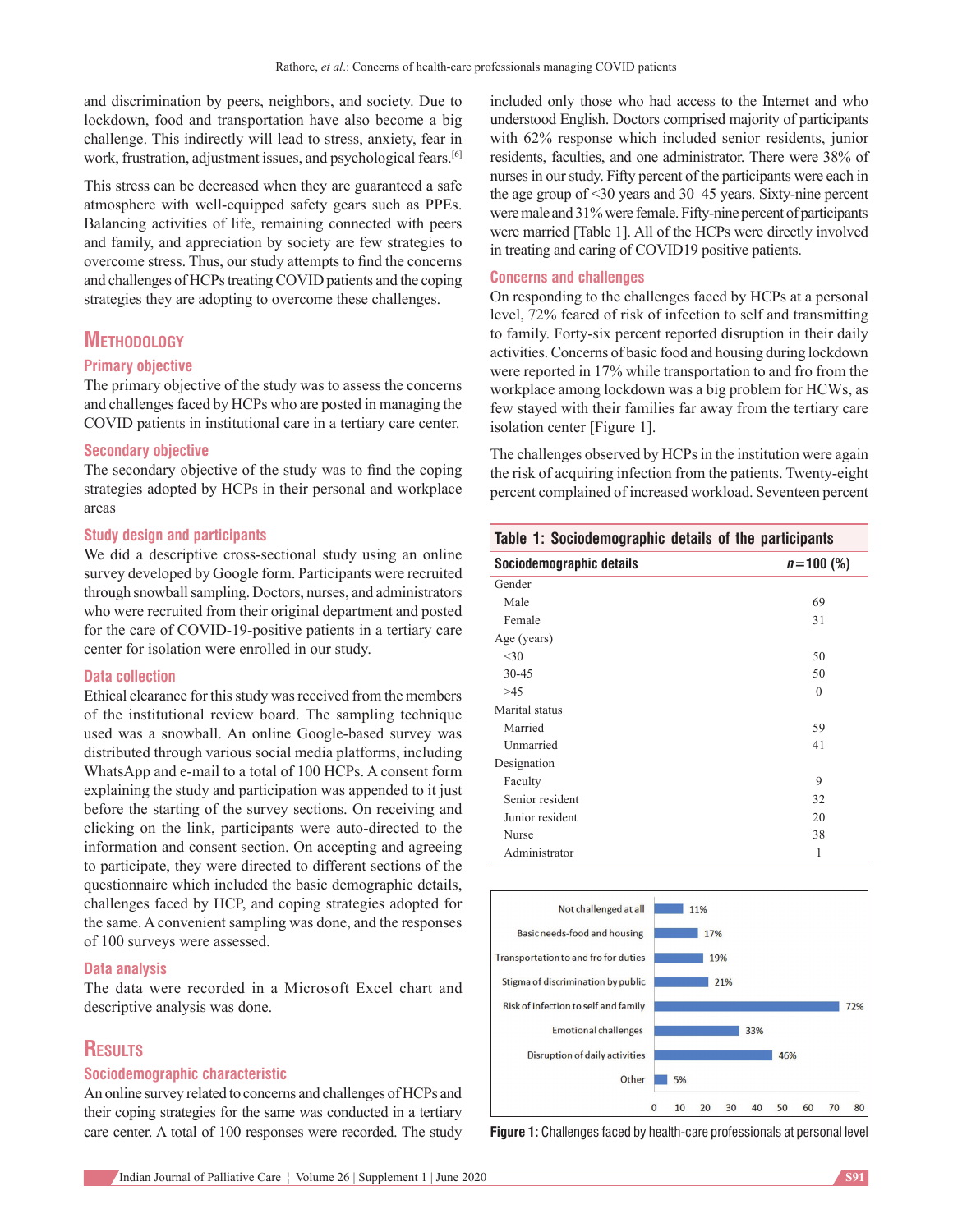of participants were concerned about inadequate PPE, while 20% had inadequate knowledge and training of COVID. This increased their level of concerns [Figure 2].

On assessing the level of stress, anxiety, and fear using the Likert scale, 26% had no stress and 30% had stress half of the time while managing COVID patients. Twenty-four percent of the participants had no anxiety at all, while 16% were very anxious all the time while managing the COVID patients. One percent of the participants feared even while away from work, while 29% were confident and had no fear while managing COVID patients [Table 2]. Eighty-one percent of the participants were confident in handling PPEs, while 3% were not at all confident in handling. Forty percent of the participants think that they are not able to maintain social distancing in their workarea [Figure 3].

### **Coping strategies**

Coping strategies really help the HCPs in increasing their morale and taking care of patients more efficiently. Sixty-five percent of the participants reported communication and connectedness with family and friends as the driving force for

| Table 2: Rating the level of stress, anxiety, and fear |  |  |
|--------------------------------------------------------|--|--|
| while managing COVID-19 patients                       |  |  |

| Level of stress while managing COVID patients  |                               |  |  |  |
|------------------------------------------------|-------------------------------|--|--|--|
| Level                                          | <b>Number of participants</b> |  |  |  |
| No stress at all                               | 26                            |  |  |  |
| Stress sometimes                               | 29                            |  |  |  |
| Stressed half of the time                      | 30                            |  |  |  |
| Stressed all the time                          | 12.                           |  |  |  |
| Stressed when away from work                   | 3                             |  |  |  |
| Level of anxiety while managing COVID patients |                               |  |  |  |
| No anxiety at all                              | 24                            |  |  |  |
| Anxiety sometimes                              | 35                            |  |  |  |
| Anxiety half of the time                       | 23                            |  |  |  |
| Anxiety all the time                           | 16                            |  |  |  |
| Anxiety when away from work                    | $\mathcal{L}$                 |  |  |  |
| Level of fear while managing COVID patients    |                               |  |  |  |
| No fear at all                                 | 29                            |  |  |  |
| Fear sometimes                                 | 33                            |  |  |  |
| Fear half of the time                          | 26                            |  |  |  |
| Fear all the time                              | 11                            |  |  |  |
| Fear when away from work                       | 1                             |  |  |  |



**Figure 2:** Challenges faced by health-care professionals in the institution

motivation. Forty-eight percent kept a good balance between their personal and professional lives. Sixty-two percent enjoyed music and TV, 41% did exercise and meditation, while 26% preferred reading as a coping mechanism. Thirty-four percent liked when appreciated for their work. The feeling of pride that this is a noble profession was responded by 59% [Figure 4].

Strategies taken by the institution to help the HCPs overcome their concerns and challenge is by providing a safe environment and minimizing any risk which can cause confusion and stress in their minds. A good team approach in management was responded by 73% of participants. Similarly, proper duty hours and adequate breaks between duties to decrease burnout were responded by 73 % of participants. Compassion and empathy from a good leadership to increase the morale and confidence of HCPs is very important and was appreciated by 44% of our participants [Figure 5].

Seven percent of the participants wanted to seek a professional help from a counselor, psychiatrist, or senior to help cope with concerns, whereas other participants were coping the situation well. Though psychosocial concerns are less, but still intervention should be taken for the health care professionals facing trouble coping with the COVID-19 pandemic.

### **Discussion**

HCPs are the leaders when it comes to managing the COVID infection worldwide. They can be considered as soldiers, and the only weapon they carry is the amount of knowledge,



**Figure 3:** Handling of personal protective equipment and practicing social technique at work place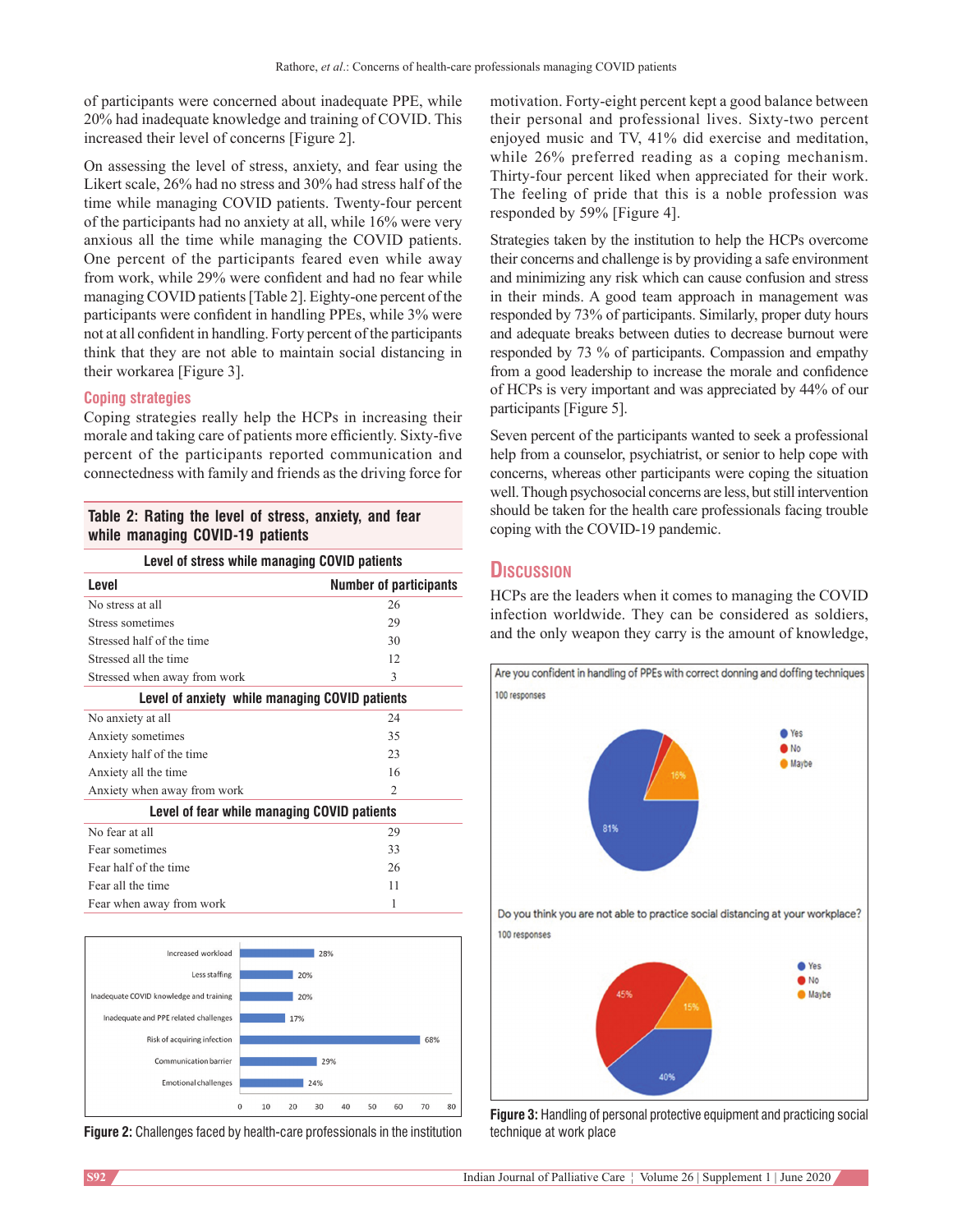

awareness, and attitude during this pandemic. In addition to physical health, they need to maintain their mental and personal well-being as well. Due to uncertainty in its presentation and outcome, HCPs are prone to have psychological distress and mental illness.[7] Anxiety, fear, and depression are very common post COVID.[8] Our study has also shown the prevalence of stress, anxiety, and fear among the HCPs while dealing with COVID patients.

For smooth and optimum working of HCPs, it is necessary to provide them a safe environment with adequate PPEs so that they do not fear about the risk of infection transmitting to them.[4] Adequate knowledge and training about PPE and its proper disposal are very essential. In our study, 17% faced challenges due to PPE, while 20% had inadequate knowledge and training regarding PPE and the disease. Lockdown poses a great amount of difficulty in providing the basic needs such as food and shelter.[4] HCPs have to manage for transportation to and fro from the institution with great difficulty, and the basic concerns should be addressed so that the quality of work is not compromised.

Social distancing among COVID must be followed at all costs. It can be transmitted by the patient or asymptomatic contact.[9] In our study, 40% of the HCPs are not able to maintain social distancing and can be a cause of transmission. A qualitative study of medical residents during the 2003 SARS outbreak in Toronto showed that anxieties around personal safety and risk of contagion to loved ones conflicted with their professional duty to care.[10] Furthermore, our study reports the risk of infection to self and family (72%) as one of the main challenges faced.

At health institutions, there are always many hotspots of acquiring infection either from the patient or other staff or common places such as canteens and washrooms. The basic challenge faced by HCP at the health institute is the high chance of risk of acquiring infection in our study (68%). In one of the studies reported, the possibility of being sources of infection, being isolated/quarantined, putting family members and other staff at risk, fear of improper use of PPE, fear of household problems due to lockdown, and medical insurance constitute the main burdens. The possible solutions proposed are an increase in workforce and better community awareness to reduce stigma.<sup>[11]</sup>



**Figure 4:** Strategies taken for mental wellbeing at personal level **Figure 5:** Strategies taken at institution which helped healthcare professionals to cope better

There is a growing disparity between the demand and supply of resources, with the number of cases rising exponentially. Our study reports that 17% of the HCWs had concerns related to the lack of PPE, which is true for most of the developing countries, showing a lack of preparedness.

There are various steps taken by the institution which include the use of telemedicine as reported by 71% of the participants to decrease the contact time between patient and staff and adequate duty hours and breaks. Collaboration and coordination between multiple groups in the task force is a prerequisite for optimal service delivery. A good team leader will always lead by example and boost the morale of juniors and colleagues. A healthy balance between professional and personal life is necessary. Connectedness with friends and family helps alleviate anxiety during pandemics.<sup>[12]</sup> Meditation, exercise, music, and TV prayer and reading are other coping mechanisms by which one keeps himself/herself calm and stress‑free.

In a cross‑sectional study, Liu *et al*. pointed out that mental health professionals may need to work closely, especially with those working in critical care units, to minimize stress levels and reduce the risk of depression, while Kang *et al*. noted the positive impact of telephone helplines for HCWs to specifically address mental health problems.[13,14]

In a qualitative study done by Sun *et al*., on study on the psychological experience of caregivers of COVID‑19 patients, they investigated the psychological experience of nurses and found negative emotions dominant in the early stages of COVID‑19 outbreak and reported that coping methods and psychological growth are important for maintaining mental health.<sup>[15]</sup>

*Our suggestions*: To increase the motivation of HCPs working in COVID designated areas, the institute should ensure:

- a. Basic needs such as food, housing, and proper transport for the duty
- b. A team approach should be made where the leader shows compassion, guides, and appreciates the HCPs
- c. Ensuring adequate availability of good‑quality PPEs
- d. An area for recreation and relaxation for HCPs
- e. Timely financial aid